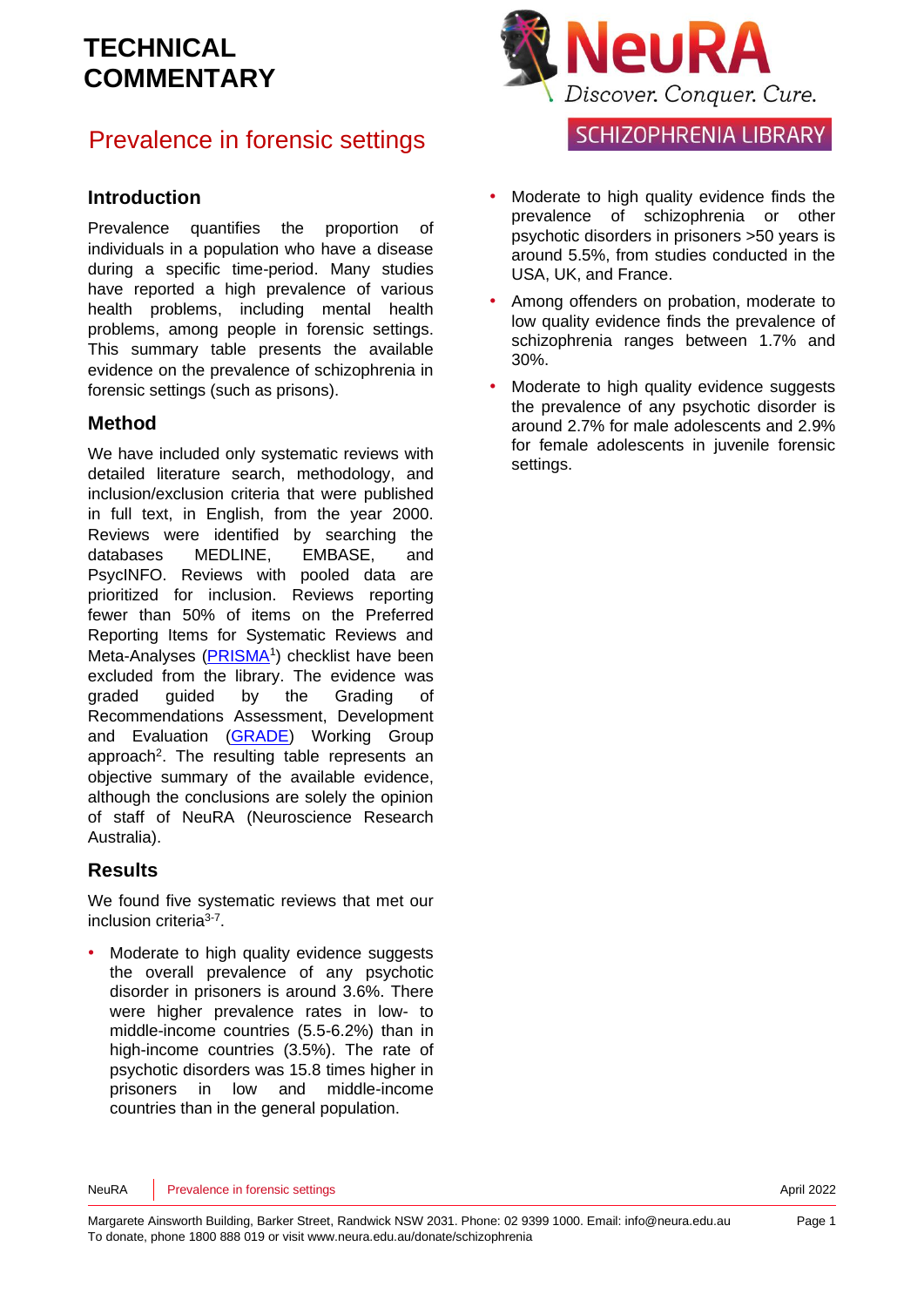

**SCHIZOPHRENIA LIBRARY** 

### Prevalence in forensic settings

| Baranyi G, Scholl C, Fazel S, Patel V, Priebe S, Mundt AP                                                                                                                                                                   |                                                                                                                                                                                                                                                                                                                  |
|-----------------------------------------------------------------------------------------------------------------------------------------------------------------------------------------------------------------------------|------------------------------------------------------------------------------------------------------------------------------------------------------------------------------------------------------------------------------------------------------------------------------------------------------------------|
| Severe mental illness and substance use disorders in prisoners in low-<br>income and middle-income countries: a systematic review and meta-<br>analysis of prevalence studies<br>The Lancet Global Health 2019; 7: e461-e71 |                                                                                                                                                                                                                                                                                                                  |
| View review abstract online                                                                                                                                                                                                 |                                                                                                                                                                                                                                                                                                                  |
| Comparison                                                                                                                                                                                                                  | Prevalence of non-affective psychosis in prisoners in low and<br>middle-income countries.                                                                                                                                                                                                                        |
| <b>Summary of evidence</b>                                                                                                                                                                                                  | Moderate quality evidence (large sample, inconsistent, some<br>imprecision, direct) finds the overall prevalence rate of non-<br>affective psychosis in prisoners in low and middle-income<br>countries is 6.2%, and the prevalence ratio (compared to general<br>population rates in these countries), is 15.8. |
| Prevalence of non-affective psychosis                                                                                                                                                                                       |                                                                                                                                                                                                                                                                                                                  |
| 22 studies, $N = 13,135$                                                                                                                                                                                                    |                                                                                                                                                                                                                                                                                                                  |
| 1-year prevalence rate of non-affective psychosis = 6.2%, 95%Cl 4.0 to 8.6%, $I^2 = 96\%$                                                                                                                                   |                                                                                                                                                                                                                                                                                                                  |
| Prevalence ratio (compared to general population rates) = 15.8, 95%Cl 8.7 to 28.9, $I^2 = 97\%$                                                                                                                             |                                                                                                                                                                                                                                                                                                                  |
| Multivariate model showed higher estimates in samples recruited at prison intake.                                                                                                                                           |                                                                                                                                                                                                                                                                                                                  |
| Consistency in results <sup>#</sup>                                                                                                                                                                                         | Inconsistent                                                                                                                                                                                                                                                                                                     |
| <b>Precision in results</b> §                                                                                                                                                                                               | Appears precise for rates and imprecise for prevalence ratio.                                                                                                                                                                                                                                                    |
| Directness of results                                                                                                                                                                                                       | Direct                                                                                                                                                                                                                                                                                                           |

### *Beaudry G, Yu R, Langstrom N, Fazel S*

**An Updated Systematic Review and Meta-regression Analysis: Mental Disorders Among Adolescents in Juvenile Detention and Correctional Facilities**

**Journal of the American Academy of Child and Adolescent Psychiatry 2021; 60(1): 46-60**

[View review abstract online](https://pubmed.ncbi.nlm.nih.gov/32035113/)

| Comparison | Prevalence of psychotic disorders in adolescents in juvenile |
|------------|--------------------------------------------------------------|
|------------|--------------------------------------------------------------|

NeuRA Prevalence in forensic settings April 2022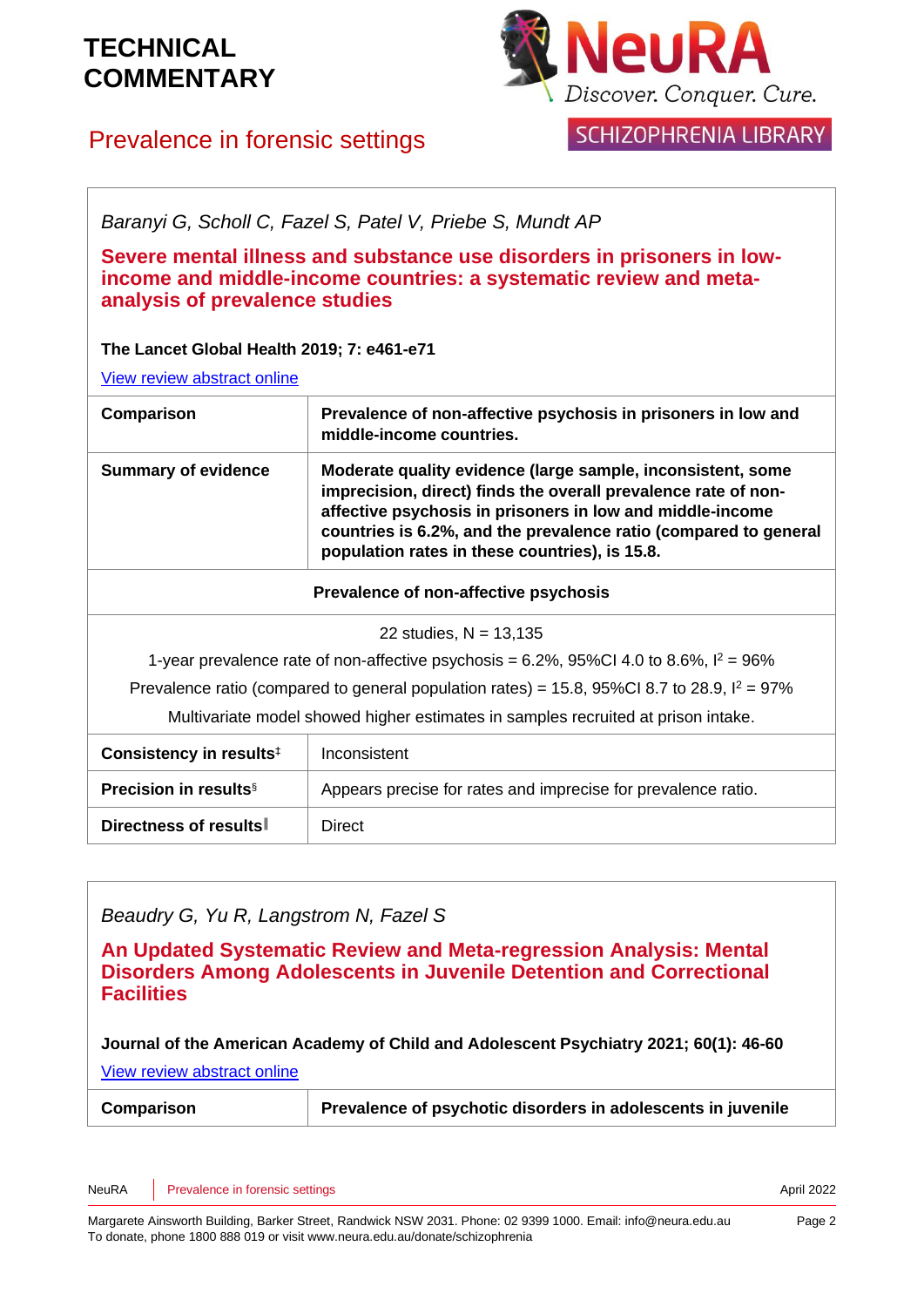# Prevalence in forensic settings



### SCHIZOPHRENIA LIBRARY

|                                                                          | detention and correctional facilities.                                                                                                                                                                                                              |
|--------------------------------------------------------------------------|-----------------------------------------------------------------------------------------------------------------------------------------------------------------------------------------------------------------------------------------------------|
|                                                                          | Samples included schizophrenia spectrum disorders as well as<br>other psychotic disorders.                                                                                                                                                          |
| <b>Summary of evidence</b>                                               | Moderate to high quality evidence (large sample, some<br>inconsistency, precise, direct) suggests the prevalence of any<br>psychotic disorder is around 2.7% for male adolescents and<br>2.9% for female adolescents in juvenile forensic settings. |
| Prevalence of psychotic disorders                                        |                                                                                                                                                                                                                                                     |
| 21 studies, $N = 27,801$                                                 |                                                                                                                                                                                                                                                     |
| Females: prevalence = 2.9% 95%Cl 2.4% to 3.5%, $I^2 = 0\%$ , $p = 0.916$ |                                                                                                                                                                                                                                                     |
| Males: prevalence = 2.7%, 95%CI 2.0% to 3.4%, $I^2 = 76\%$ , $p < 0.001$ |                                                                                                                                                                                                                                                     |
| There were no moderating effects of study characteristics.               |                                                                                                                                                                                                                                                     |
| <b>Consistency in results</b>                                            | Consistent for females, inconsistent for males                                                                                                                                                                                                      |
| <b>Precision in results</b>                                              | Precise                                                                                                                                                                                                                                             |
| <b>Directness of results</b>                                             | <b>Direct</b>                                                                                                                                                                                                                                       |

### *Di Lorito C, Vollm B, Dening T*

**Psychiatric disorders among older prisoners: A systematic review and comparison study against older people in the community**

#### **Aging & Mental Health 2018; 22: 1-10**

[View review abstract online](https://www.ncbi.nlm.nih.gov/pubmed/28282734)

| Comparison                        | Prevalence of schizophrenia or other psychotic disorders in<br>older prisoners (>50 years).<br>4 studies were conducted in the USA, 3 in the UK, and 1 in<br>France.                                                   |
|-----------------------------------|------------------------------------------------------------------------------------------------------------------------------------------------------------------------------------------------------------------------|
| <b>Summary of evidence</b>        | Moderate to high quality evidence (large sample, unable to<br>assess consistency, appears precise, direct) finds the overall<br>prevalence of schizophrenia/psychotic disorders in older<br>prisoners was around 5.5%. |
| Prevalence of psychotic disorders |                                                                                                                                                                                                                        |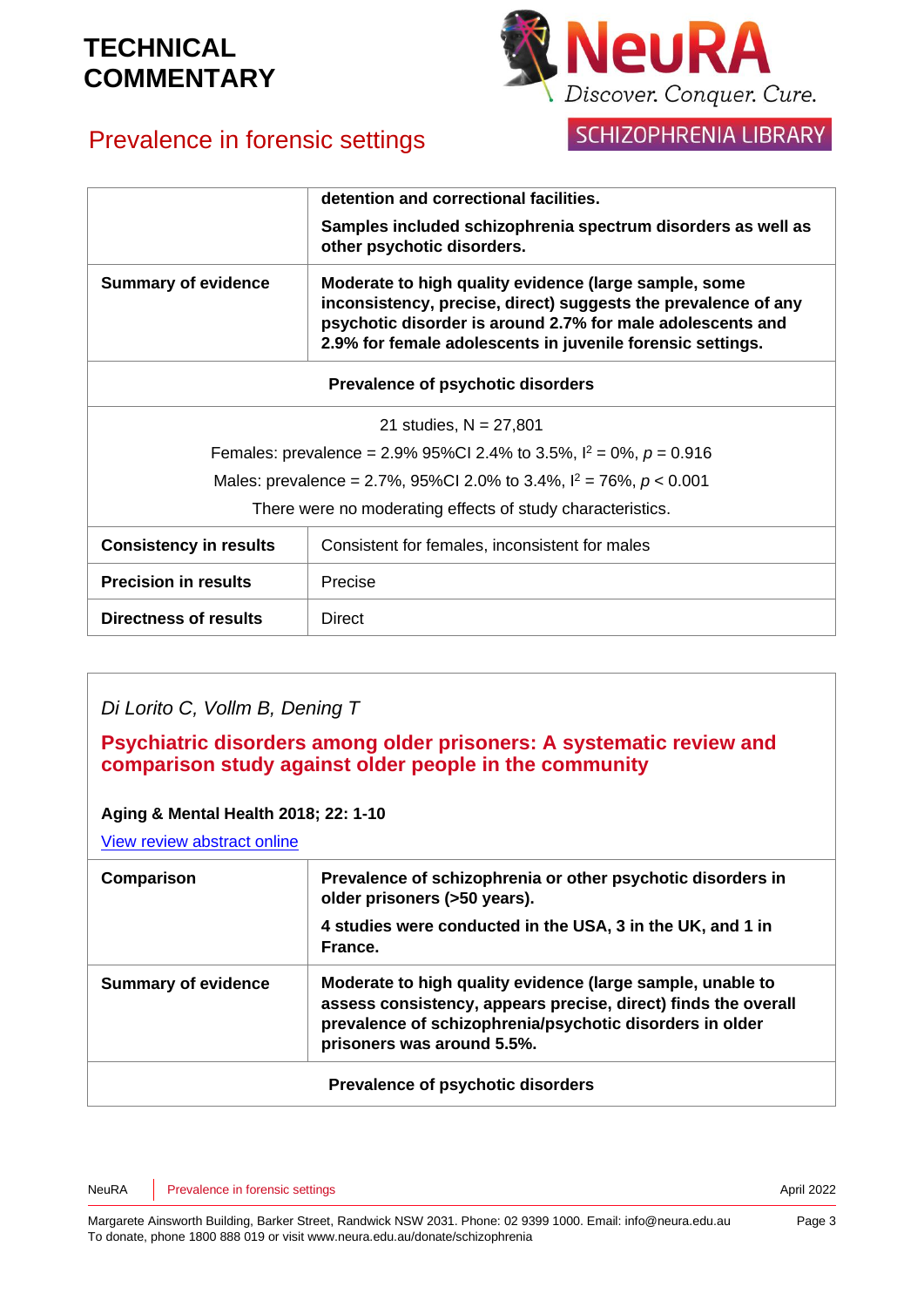

## Prevalence in forensic settings

### **SCHIZOPHRENIA LIBRARY**

| Schizophrenia/psychoses: 8 studies, $N = 2,326$ , prevalence = 5.5%, 95%CI 5.3% to 5.7%        |
|------------------------------------------------------------------------------------------------|
| Older prisoners were found to have a higher risk of schizophrenia/psychosis than people in the |
| community, but this increase was not significantly different (RR = $6.0, p > 0.05$ ).          |
|                                                                                                |

| <b>Consistency in results</b> | Unable to assess; no measure of consistency is reported.                 |
|-------------------------------|--------------------------------------------------------------------------|
| <b>Precision in results</b>   | Appears precise for prevalence; unable to assess RR (no CIs<br>reported) |
| <b>Directness of results</b>  | Direct                                                                   |

### *Fazel S, Seewald K*

### **Severe mental illness in 33 588 prisoners worldwide: systematic review and meta-regression analysis**

#### **British Journal of Psychiatry 2012; 200: 364 - 373**

[View review abstract online](http://www.ncbi.nlm.nih.gov/pubmed/22550330)

| Comparison                 | Prevalence of psychotic disorders in forensic settings.<br>Note: samples included mostly schizophrenia spectrum<br>disorders, but also other psychotic disorders.                                                                                                                                                                                                                                                                                                                                           |
|----------------------------|-------------------------------------------------------------------------------------------------------------------------------------------------------------------------------------------------------------------------------------------------------------------------------------------------------------------------------------------------------------------------------------------------------------------------------------------------------------------------------------------------------------|
| <b>Summary of evidence</b> | Moderate to high quality evidence (large sample, inconsistent,<br>appears precise, direct) suggests the overall prevalence of any<br>psychotic disorder in prisoners is around 3.6%. There was<br>higher prevalence of psychotic disorders in prisoners from low-<br>to middle-income countries (5.5%) vs. prisoners from high-<br>income countries (3.5%), and no differences between males and<br>females (3.6% for males and 3.9% for females), age, study year,<br>inmate status, or diagnostic method. |
|                            |                                                                                                                                                                                                                                                                                                                                                                                                                                                                                                             |

#### **Prevalence of psychotic disorders**

*Overall prevalence of psychotic disorders in prison populations;*

74 studies, N = 30,365, prevalence = 3.6%, 95%CI 3.1% to 4.1%,  $I^2$  = not reported

*There was significantly higher prevalence in low- to middle-income countries than in high-income countries (QBp = 0.035);*

Low- to middle-income countries:  $5.5\%$  95%CI 4.2% to  $6.8\%$ ,  $l^2 = 87.5\%$ ,  $p < 0.0001$ 

High-income countries:  $3.5\%$  95%CI 3.0% to  $3.9\%$ ,  $I^2 = 52.3\%$ ,  $p = 0.05$ 

*There were no significant differences in prevalence rates between males and females (QBp = 0.80);*

NeuRA Prevalence in forensic settings April 2022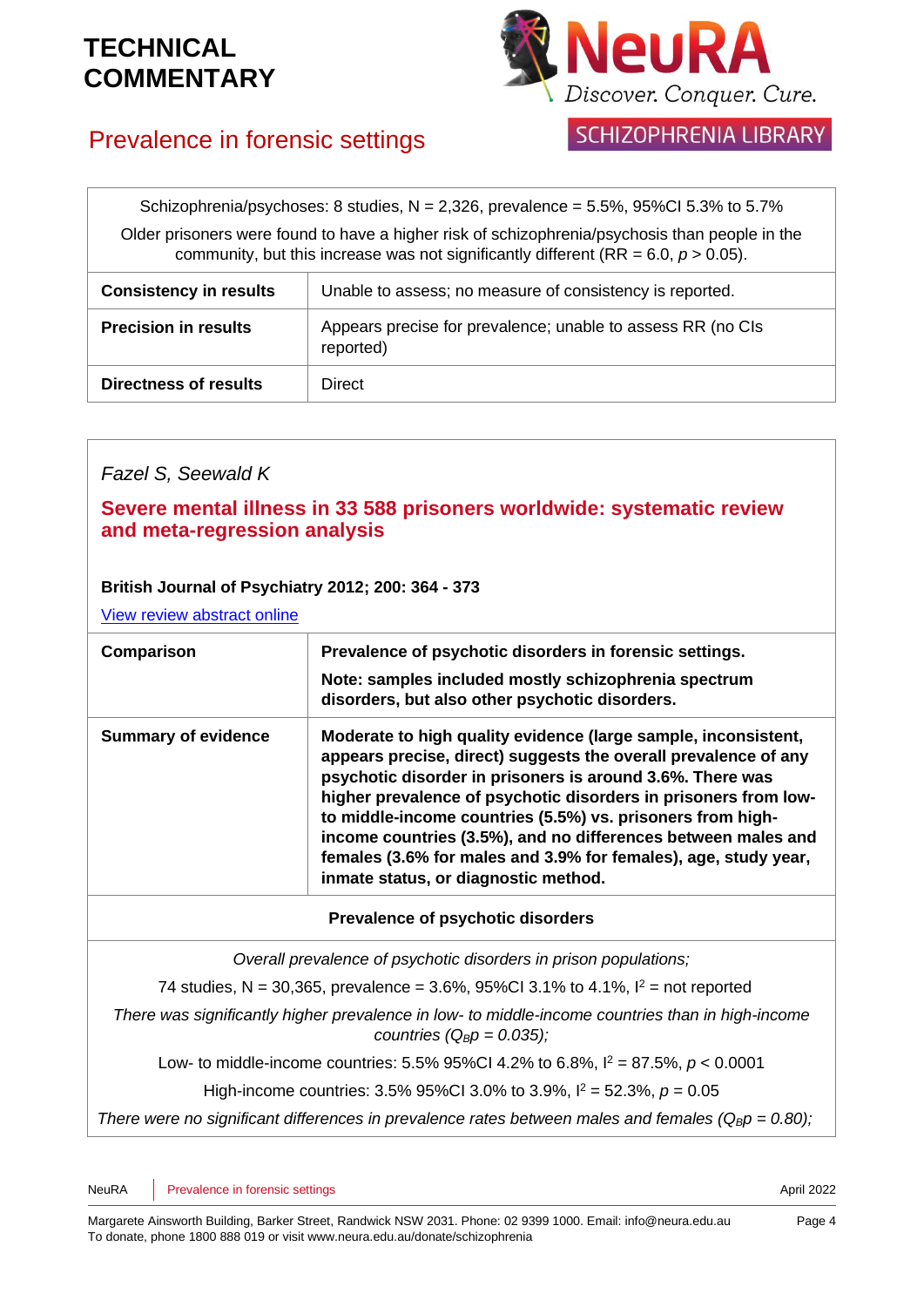

**SCHIZOPHRENIA LIBRARY** 

# Prevalence in forensic settings

Female prisoners: N = 3,821, 3.9% 95%CI 2.7% to 5.0%, I <sup>2</sup> = 68%, *p* < 0.0001

Male prisoners: N = 26,814, 3.6%, 95%CI 3.1% to 4.2%, I <sup>2</sup> = 83%, *p* < 0.0001

There were also no differences according to age, study year, studies from USA vs. rest of world, inmate status (detainees/remand vs. sentenced), or diagnostic method (ICD vs. DSM).

| <b>Consistency in results</b> | Inconsistent    |
|-------------------------------|-----------------|
| <b>Precision in results</b>   | Appears precise |
| <b>Directness of results</b>  | <b>Direct</b>   |

### *Sirdifield C*

### **The prevalence of mental health disorders amongst offenders on probation: A literature review**

#### **Journal of Mental Health, 2012; 21(5): 485-498**

[View review abstract online](http://www.ncbi.nlm.nih.gov/pubmed/22548345)

| Comparison                                      | Prevalence of schizophrenia in offenders on probation.<br>Note: some studies included samples with other psychotic<br>disorders.                                                                                    |
|-------------------------------------------------|---------------------------------------------------------------------------------------------------------------------------------------------------------------------------------------------------------------------|
| <b>Summary of evidence</b>                      | Moderate to low quality evidence (large sample, unable to<br>assess consistency or precision, direct) suggests the<br>prevalence rates of schizophrenia among offenders on<br>probation range between 1.7% and 30%. |
| Prevalence of schizophrenia/psychotic disorders |                                                                                                                                                                                                                     |
| 7 samples, $N = 3,635$                          |                                                                                                                                                                                                                     |
| Prevalence ranged between 1.7% and 30%          |                                                                                                                                                                                                                     |
| <b>Consistency in results</b>                   | Unable to assess; no measure of consistency is reported.                                                                                                                                                            |
| <b>Precision in results</b>                     | Unable to assess; no measure of precision is reported.                                                                                                                                                              |
| Directness of results                           | <b>Direct</b>                                                                                                                                                                                                       |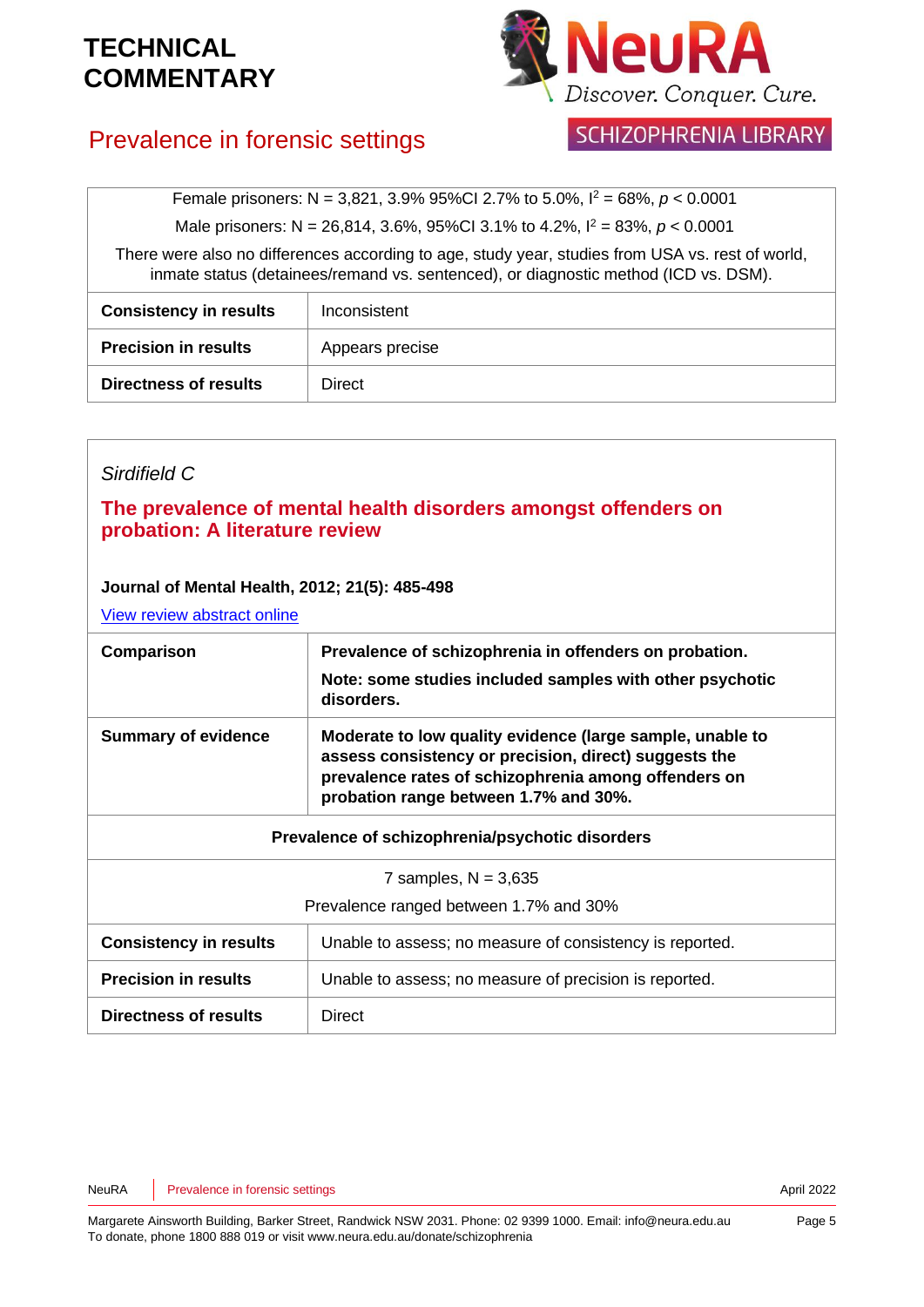Prevalence in forensic settings



**SCHIZOPHRENIA LIBRARY** 

### Explanation of acronyms

CI = confidence interval*,* I² = the percentage of the variability in effect estimates that is due to heterogeneity rather than sampling error (chance),  $N =$  number of participants,  $p =$  statistical probability of obtaining that result ( $p < 0.05$  generally regarded as significant),  $Q_B$  = test for between group differences (heterogeneity between groups of studies for an outcome of interest),  $RR = risk$ ratio, vs. = versus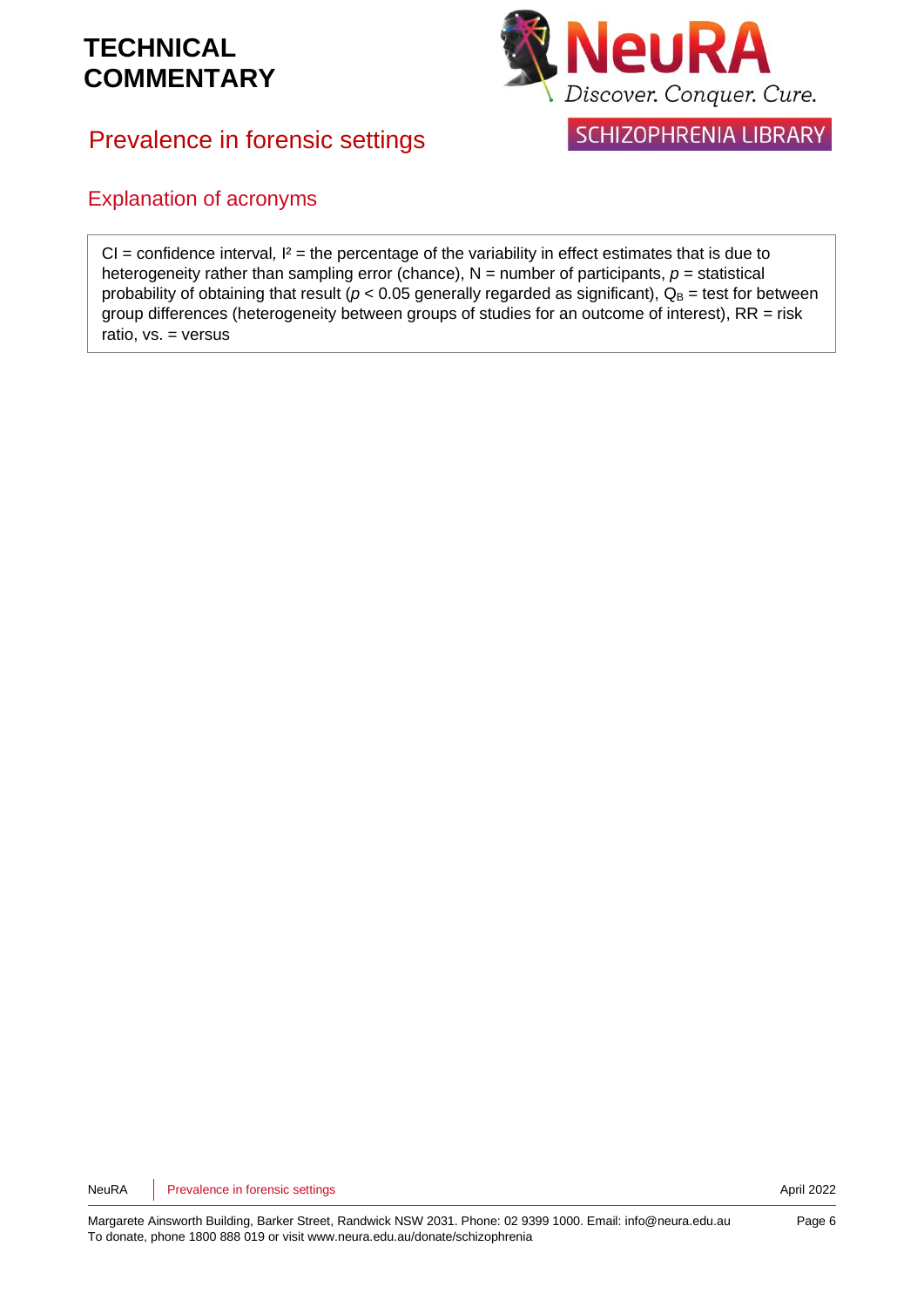# Prevalence in forensic settings

### Explanation of technical terms

- Bias has the potential to affect reviews of both RCT and observational studies. Forms of bias include; reporting bias – selective reporting of results; publication bias - trials that are not formally published tend to show less effect than published trials, further if there are statistically significant differences between groups in a trial, these trial results tend to get published before those of trials without significant differences: language bias – only including English language reports; funding bias - source of funding for the primary research with selective reporting of results within primary studies; outcome variable selection bias; database bias including reports from some databases and not others; citation bias - preferential citation of authors. Trials can also be subject to bias when evaluators are not blind to treatment condition and selection bias of participants if trial samples are sma[ll](#page-8-3)<sup>8</sup>.
- † Different effect measures are reported by different reviews.

Prevalence refers to how many existing cases there are at a particular point in time. Incidence refers to how many new cases there are per population in a specified time period. Incidence is usually reported as the number of new cases per 100,000 people per year. Alternatively some studies present the number of new cases that have accumulated over several years against a person-years denominator. This denominator is the sum of individual units of time that the persons in the population are at risk of becoming a case. It takes into account the size of the underlying population sample and its age structure over the duration of observation.

Reliability and validity refers to how accurate the instrument is. Sensitivity is the proportion



### **SCHIZOPHRENIA LIBRARY**

of actual positives that are correctly identified (100% sensitivity = correct identification of all actual positives) and specificity is the proportion of negatives that are correctly identified  $(100\%$  specificity = not identifying anyone as positive if they are truly not).

Weighted mean difference scores refer to mean differences between treatment and comparison groups after treatment (or occasionally pre to post treatment) and in a randomised trial there is an assumption that both groups are comparable on this measure prior to treatment. Standardised mean differences are divided by the pooled standard deviation (or the standard deviation of one group when groups are homogenous) that allows results from different scales to be combined and compared. Each study's mean difference is then given a weighting depending on the size of the sample and the variability in the data. 0.2 represents a small effect, 0.5 a medium effect, and 0.8 and over represents a large effect<sup>[8](#page-8-3)</sup>.

Odds ratio (OR) or relative risk (RR) refers to the probability of a reduction  $($   $<$  1) or an increase (> 1) in a particular outcome in a treatment group, or a group exposed to a risk factor, relative to the comparison group. For example, a RR of 0.75 translates to a reduction in risk of an outcome of 25% relative to those not receiving the treatment or not exposed to the risk factor. Conversely, a RR of 1.25 translates to an increased risk of 25% relative to those not receiving treatment or not having been exposed to a risk factor. A RR or OR of 1.00 means there is no difference between groups. A medium effect is considered if  $RR > 2$  or  $< 0.5$  and a large effect if  $RR > 5$  or  $< 0.2<sup>9</sup>$  $< 0.2<sup>9</sup>$  $< 0.2<sup>9</sup>$ . InOR stands for logarithmic OR where a lnOR of 0 shows no difference between groups. Hazard ratios measure the effect of an explanatory variable on the hazard or risk of an event.

Correlation coefficients (eg, r) indicate the strength of association or relationship

#### NeuRA Prevalence in forensic settings April 2022 **Provides April 2022** April 2022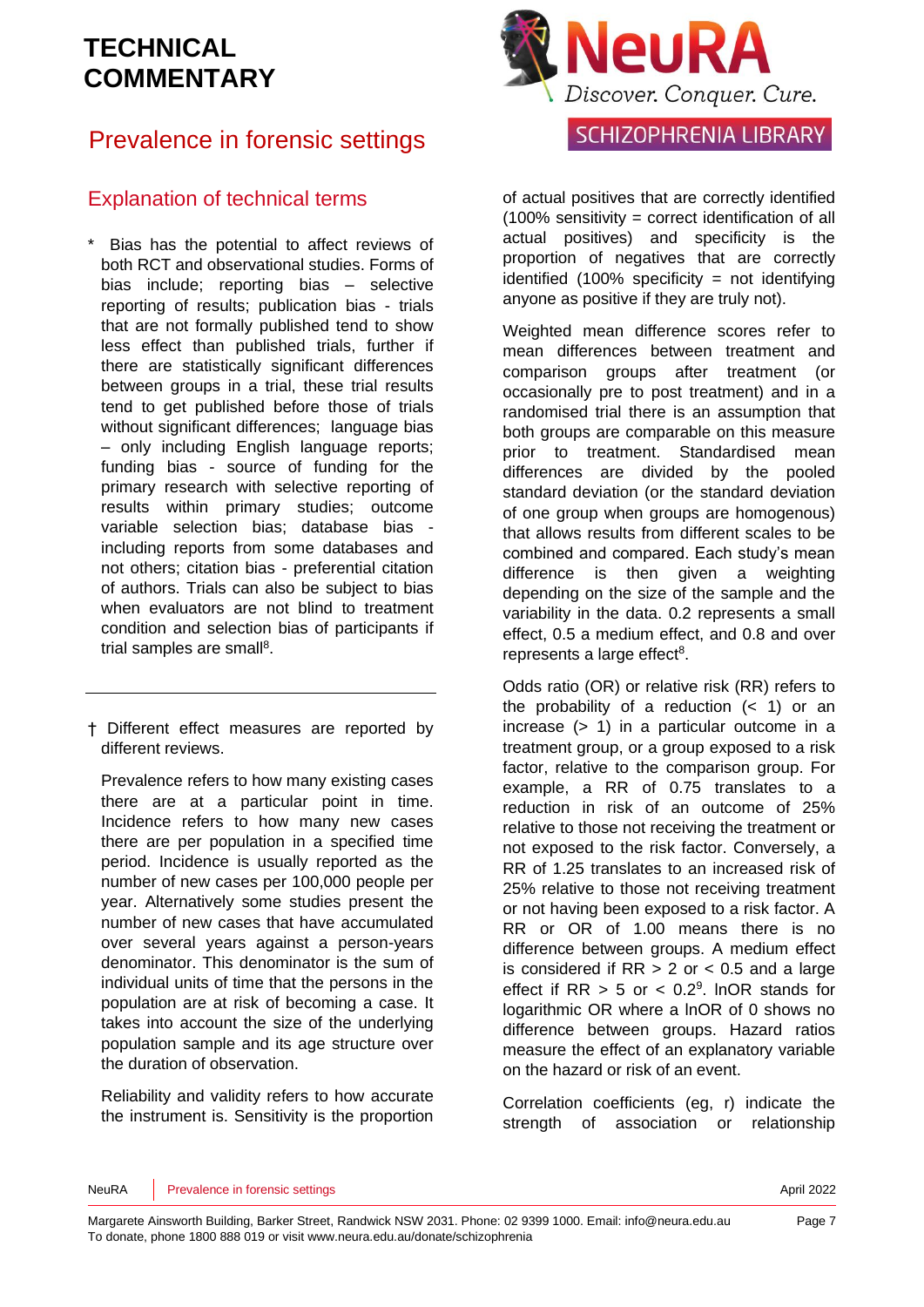### Prevalence in forensic settings

between variables. They can provide an indirect indication of prediction, but do not confirm causality due to possible and often unforseen confounding variables. An r of 0.10 represents a weak association, 0.25 a medium association and 0.40 and over represents a strong association. Unstandardised (*b*) regression coefficients indicate the average change in the dependent variable associated with a 1 unit change in the independent variable, statistically controlling for the other independent variables. Standardised regression coefficients represent the change being in units of standard deviations to allow comparison across different scales.

‡ Inconsistency refers to differing estimates of effect across studies (i.e. heterogeneity or variability in results) that is not explained by subgroup analyses and therefore reduces confidence in the effect estimate. I<sup>2</sup> is the percentage of the variability in effect estimates that is due to heterogeneity rather than sampling error (chance) - 0% to 40%: heterogeneity might not be important, 30% to 60%: may represent moderate heterogeneity, 50% to 90%: may represent considerable heterogeneity and over this is considerable heterogeneity. I² can be calculated from Q (chi-square) for the test of heterogeneity with the following formul[a](#page-8-3)<sup>8</sup>;

$$
l^2 = \left(\frac{Q - df}{Q}\right) \times 100\%
$$

§ Imprecision refers to wide confidence intervals indicating a lack of confidence in the effect estimate. Based on GRADE recommendations, a result for continuous data (standardised mean differences, not weighted mean differences) is considered imprecise if the upper or lower confidence



### **SCHIZOPHRENIA LIBRARY**

limit crosses an effect size of 0.5 in either direction, and for binary and correlation data, an effect size of 0.25. GRADE also recommends downgrading the evidence when sample size is smaller than 300 (for binary data) and 400 (for continuous data), although for some topics, these criteria should be relaxed<sup>[10](#page-8-5)</sup>.

║ Indirectness of comparison occurs when a comparison of intervention A versus B is not available but A was compared with C and B was compared with C that allows indirect comparisons of the magnitude of effect of A versus B. Indirectness of population, comparator and/or outcome can also occur when the available evidence regarding a particular population, intervention, comparator, or outcome is not available and is therefore inferred from available evidence. These inferred treatment effect sizes are of lower quality than those gained from head-tohead comparisons of A and B.

NeuRA Prevalence in forensic settings April 2022 **Provides April 2022** April 2022